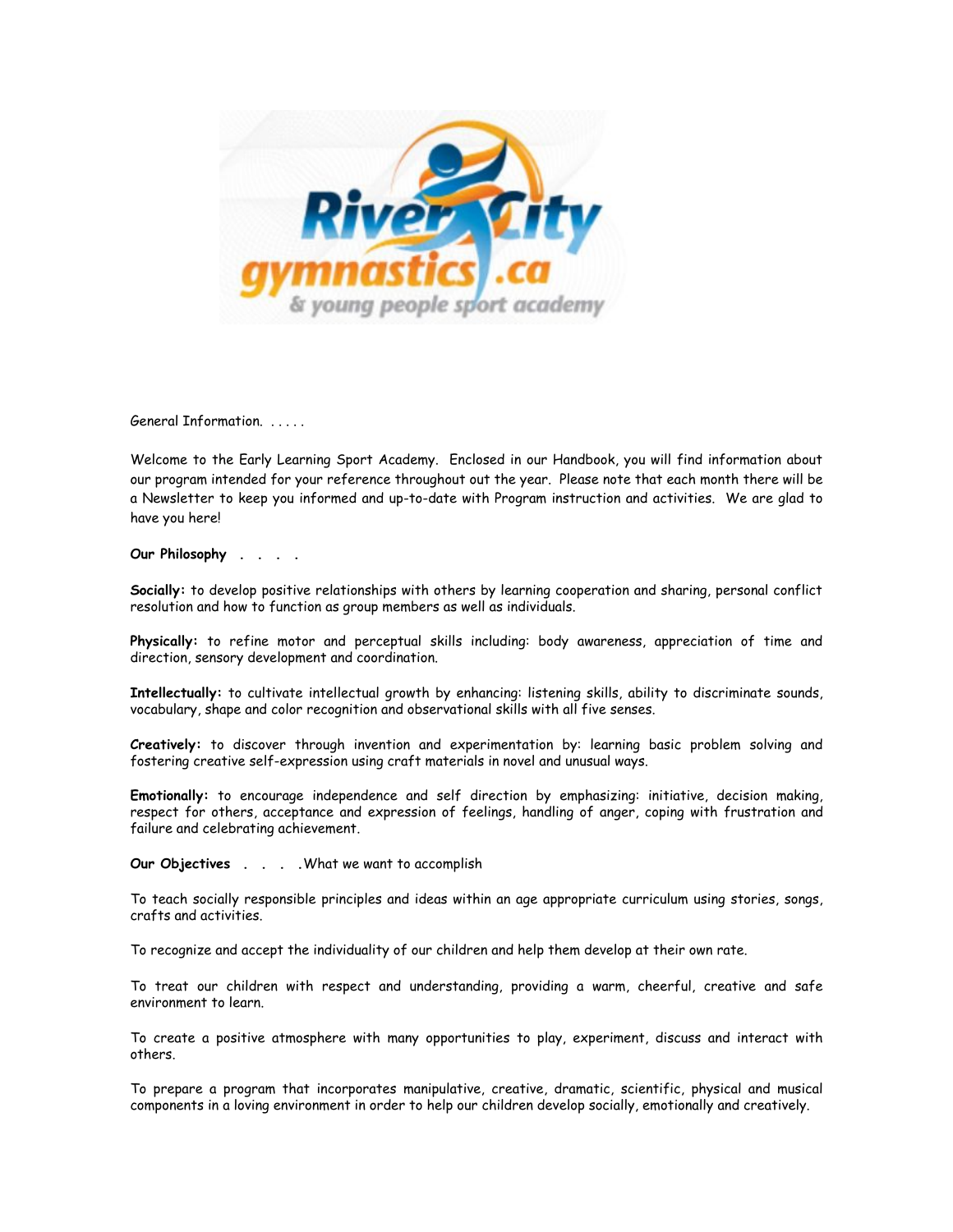To furnish Centers covering a wide range of themes promoting intellectual development through structured play.

To encourage respect for people and property.

To encourage self management of materials including shoes, jackets, backpacks, water bottles and lunchkits.

YOUR CHILD IS OUR PRIMARY CONCERN and their self-esteem needs to be nurtured and encouraged. It is important to know that their optimum growth is best attained through supported efforts between Parents and Instructors.

# **REGISTRATION AND PROGRAMMING - Rules and Requirements**

- Children must be three years old at the time of registration.
- Children must be toilet trained by the time they start attending
- Parents/Guardians are required to send snack for their child each program day **NOTE: WE ARE A NUT-FREE FACILITY. PLEASE DO NOT SEND SNACKS CONTAINING NUTS OR NUT PRODUCTS.**

**Super Store, President's Choice has a number of Nut Free Choices to choose from.**

- A Parent/Guardian may not register a child in the program until any outstanding fees have been paid in full.
- Each student who wishes to participate in the Early Learning Sport Academy must first complete a registration package. This package includes:
	- Classroom Registration form  $\circ$
	- Gymnastics BC Registration  $\circ$
	- Immunization form
	- Parent contract
	- COVID19 Participant Declaration and Compliance
	- 2 current photos of the child  $\circ$
- Early Learning Sport Academy reserves the right to have a child withdrawn from the Program.
- All information collected on Registration or Authorization forms will be kept confidential to insure parent/child safety (consistent with Freedom of Information Policies (F.O.I.P.) and P.I.P.A (Personal Information Privacy Act)).
- Parents are asked to read, understand and adhere to all requirements as set out in the Parent Handbook. Should a parent choose to deviate from the prescribed handbook, a classroom instructor or Manager will request a private meeting with the parent to discuss. If no resolution can be reached, it may be deemed in the child's best interest to discontinue participation in the program.
- **NOTE:** Any immediate concerns regarding child safety while in the care of family will be brought to the attention of social services.
- **Any concerns regarding child behaviour while in the care of River City Gymnastics will be brought first to licensing's attention and an intervention officer will be consulted. (behaviour interventionist, development specialist, counsellor, etc)**

**CLASSROOM PROCEDURES. . . .** How things work

- NO PHYSICAL DISCIPLINE will be employed. If the need arises to address a child's behavior, a 'Time-Out' or 'Time Away" will be used at the Instructor's discretion. \*SEE DISCIPLINE POLICY - DAILY ROUTINE\*
- Fire Drills will be held once a month. We will focus on the '**The 8 Key Fire Safety Behaviors**' from '**The Learn Not to Burn**' early learning program. A smoke detector is used for all Fire Drill practices. When the Fire Drill detector sounds, all children are directed to line up at the door. The Lead Instructor and the children will then proceed down the hall as the Assisting Instructors check the room/washroom and follow. The children will be shown the primary exit as well as the secondary exit in order to ensure an awareness of both. Please Note: in the event of a real emergency, the children will be taken across the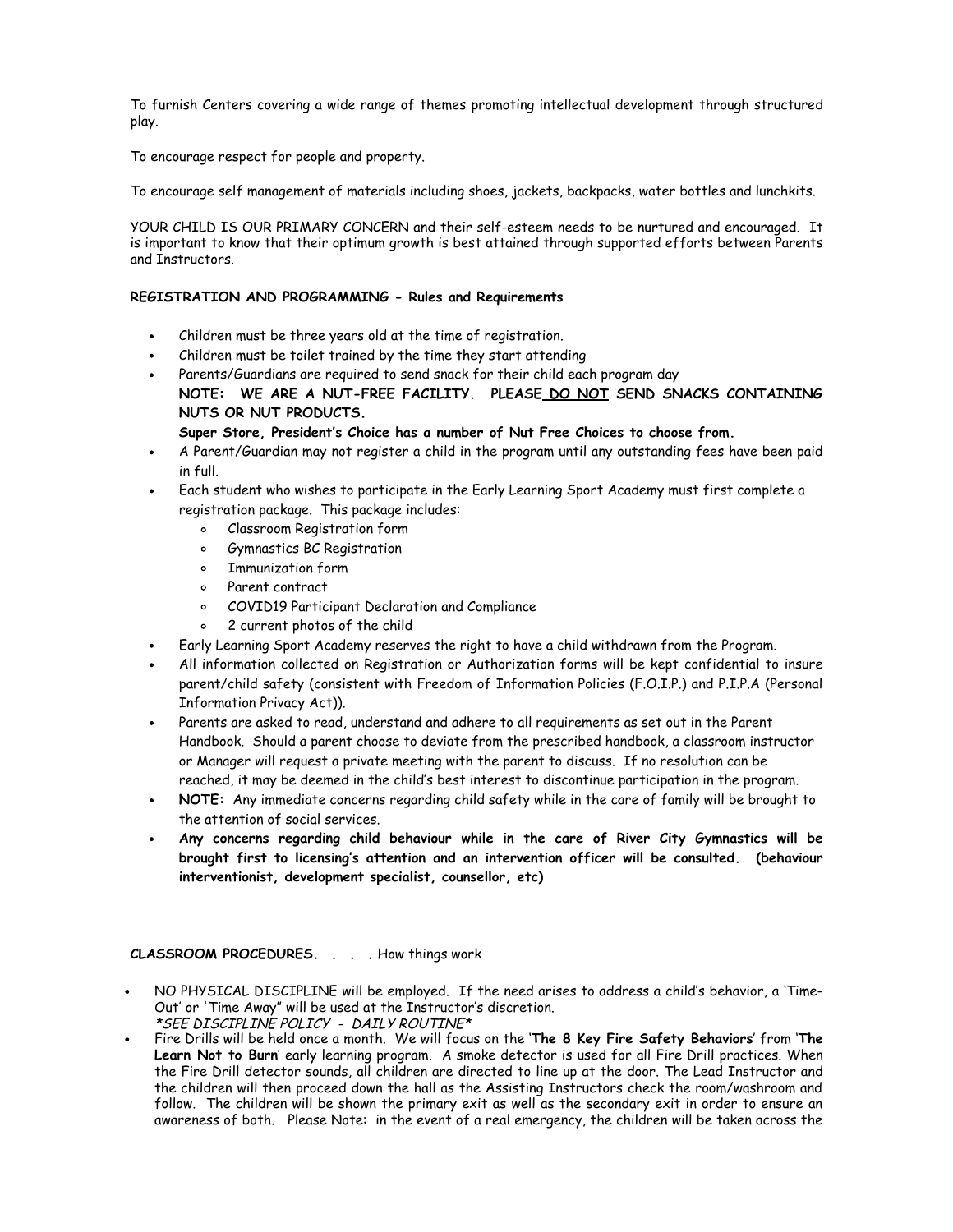street onto grassy space or if needed, to Gold's Gym, where the Parents will be contacted to pick them up.

- Attendance will be taken each Program day. If your child will not be attending, please **call to let us know. 778-471-5767 or text Tammy @ 250-574-4206**
- Your child will have a hook to use for their materials. Every effort will be made to ensure his/her personal belongings are kept together and returned. Please mark all personal items with your child's name or initials to help the staff assist the children.
- If a child needs to use the washroom, they will notify the teacher that they need to go and an instructor will accompany them to and from the washroom. NOTE: if you are a visiting parent, you are asked to assist only your child in the washroom. This keeps things consistent and helps the children learn to follow the rules.

## **Daily Routine**

Our daily routine at the Early Learning Sport Academy may vary from time to time depending on what we have planned for the day. Special Events, enriched learning days or special guests may necessitate us to deviate from our normal schedule.

| Pod #1      |                                                        |
|-------------|--------------------------------------------------------|
| 9:00-10:00  | Gym/Sport with River City Gymnastics Certified Coaches |
| 10:00-10:10 | transition to snack (bathroom & wash)                  |
| 10:10-10:30 | snack in snack room                                    |
| 10:30-10:35 | transition to classroom                                |
| 10:35-12:00 | Classroom learning with Early Learning Instructors     |
| Pod #2      |                                                        |
| 9:00-10:15  | Classroom learning with Early Learning Instructors     |
| 10:15-10:30 | transition to snack (bathroom & wash hands)            |
| 10:30-11:00 | snack in snack room                                    |
| 11:00-12:00 | Gym/Sport with River City Gymnastics Certified Coaches |
| Class # 3   |                                                        |
| 12:00-1:30  | Classroom with Early Learning instructors              |
| 1:30-1:45   | transition to snack (bathroom & wash hands)            |
| 1:45-2:00   | snack in snack room                                    |
| 2:00-3:00   | Gym/Sport with River City Gymnastics Certified Coaches |

NOTE: Some students from Pods #1 & #2 may stay for Pod #3. Their rotation will add the following: 12:00-12:15 lunch in lunch room then transition to Classroom

# **NOTE:**

**Early Learning Program is licensed and regulated through Interior Health. Gymnastics program governed and regulated through Gymnastics BC.**

#### **Early Learning Program**

## **Open Center Play**

While in open center play, children move around independently, choosing various fine motor and gross motor activities. Our classroom facilitates centers that immerse the children into a theme or topic of the day.

Some of the centers are as follows:

- 1. **Manipulative tables** several different tables facilitating fine motor and literacy activities
- 2. **Reading Center** books are available for children to select and read in a quiet corner
- 3. **Sand Center** theme related toys are placed in the sand and/or other sensory buckets (beans, rice,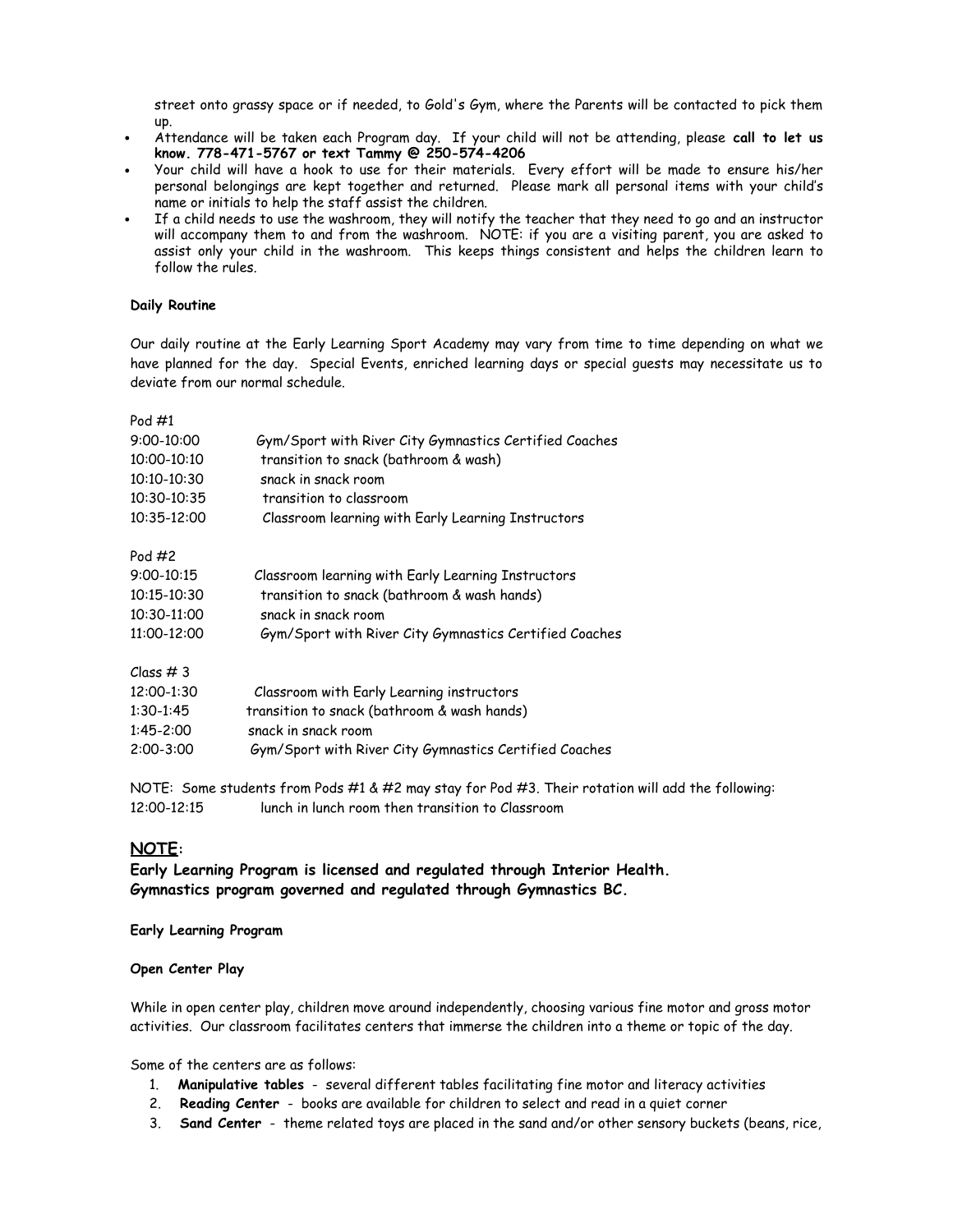oats, shredded paper)

- 4. **Cars, Trains, Building Blocks** center facilitates space for children to choose an activity and utilize available floor space to set up and play.
- 5. **Paint Center** children choose various theme related cut outs or plain paper to create their master piece.
- 6. **Chalk Center** chalk board with a variety of colors develops numeracy and literacy skills giving the child the freedom to create and investigate a different writing medium.
- 7. **Tool Center** various tools and equipment are available for the child to work with
- 8. **Kitchen/Restaurant Center** dishes, pans, food, menus and note pads are available to allow the children to experiment with writing, role play, nutrition education, etc.
- 9. **House** our room has a play house that invites all kinds of possibilities for creative play.
- 10. **Baby Center** our baby center has various baby equipment & toiletries along with multiple babies that invite caring, nurturing and social responsibility.

## **More about Manipulatives**

**Manipulative centers** have many objectives. These centers develop fine motor skills necessary for writing, cutting, etc. They also facilitate opportunities to share, take turns, develop problem solving skills and more. There are some standard centers that are put out daily and others that are either theme or task oriented that rotate in.

**Playdoh center** is a standard center. Cookie cutters change with the theme, playdoh may change color or texture, but the goal of this center is to develop the small muscles in the hands. We practice with scissors on the playdoh which in turn helps the child navigate the scissors during craft time.

**Connectors/builders** are another standard center. The connectors may vary in type but the concept remains the same. How to connect objects teaches us weight and balance, size variances along with many other math and science concepts.

**Puzzles / Seek & Find / Matching** activities are rotated through the manipulative center. These activities are typically theme related and focus on developing certain strategic thinking concepts.

**Literacy center** has various activities from cutting out pictures and gluing onto a paper to saturation of a letter sound. There are numerous introductions to literacy throughout the day including many centers that are facilitated to assist the child(ren) with learning, all cleverly disguised as play. Intrinsic learning is the best way for a child to learn and retain information. To physically experience a concept allows the child to explore and learn as a child should; through physical, inter-active play.

# **Music**

Music is integrated throughout our day in the form of routine songs. We have a clean up song, line up song, book center song, etc. Fun music & dance are also introduced to enhance theme and topical concepts. Our belief is that anything introduced and learned through music will stay with the child much longer than talking and, will be a great deal more fun! Instruments are introduced periodically to develop rhythm, volume, sound differentiation, etc. Students are encouraged to explore different mediums of sound.

## **Drama & Public Speaking**

Our Drama center includes many standard items as well as theme related materials that allow the children the freedom to experiment with role play. In class, we act out stories and nursery rhymes giving the children experience with public speaking and being in front of a crowd. This also further develops literacy as the child now has the ability to retell a story while looking at the book.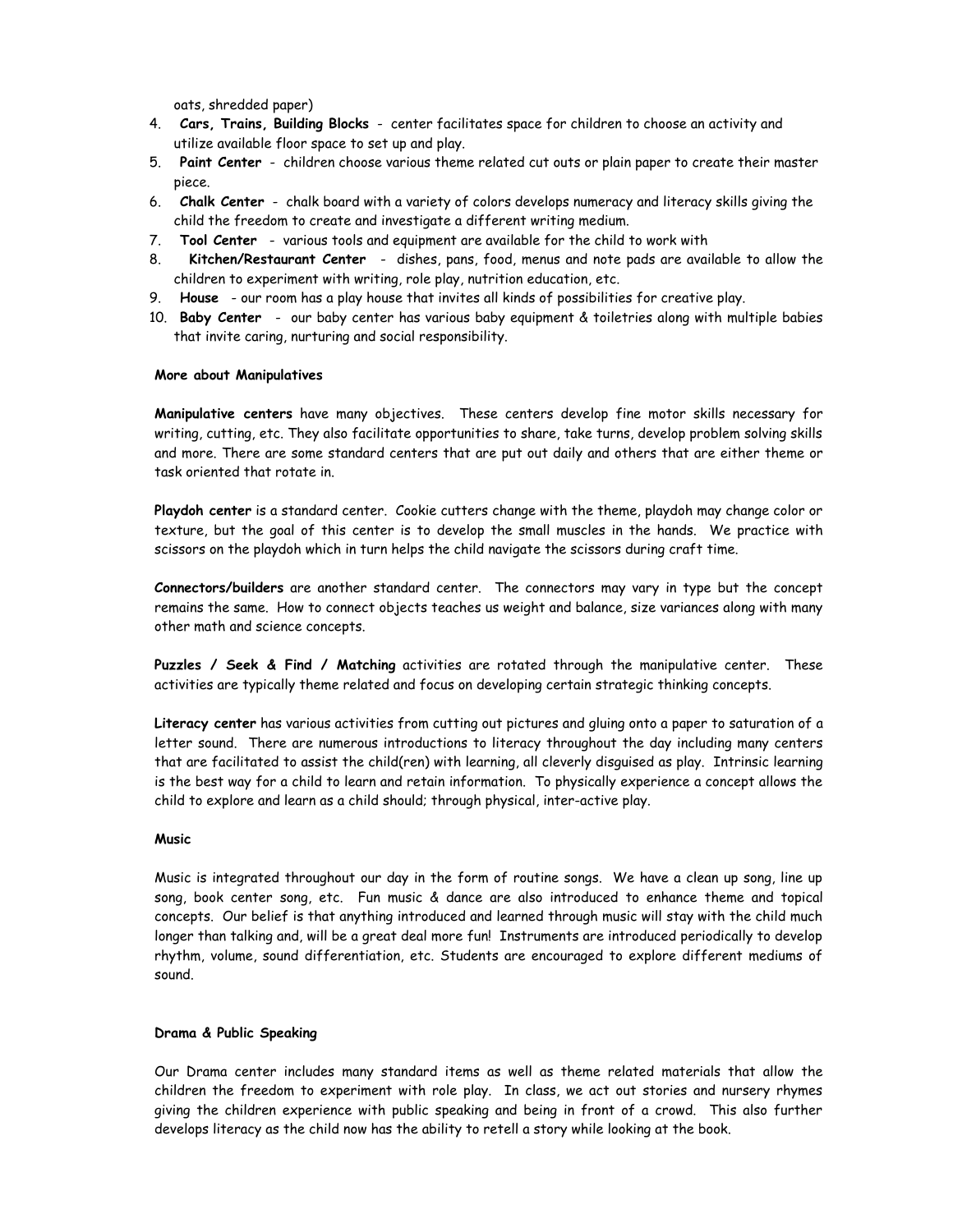#### **Science & Math Center**

The science/math center introduces simple science experiments drawing the students' attention to things that are the same and things that are different, identifying forms of measurement and calculation. These results are recorded in simple journals or on charts for the students to discuss and study.

#### **Weather & Calendar**

Children are aware of the passage of time and changes to their environment. We strive to give them tools to effectively communicate what they see, hear, taste, smell and feel. The weather and seasons play a large part of our lives and we give the children the vocabulary they need to create constructive conversation regarding the weather and calendar. Months of the Year & Days of the Week are taught. Counting the days and grouping according to instructional and non-instructional days are introduced. Conversation is created regarding changes, seasons, etc. and time.

### **Hand Washing**

Hand washing is an important habit to create in a child's routine. They need to make it part of what they do following toileting and prior to eating on a daily basis. At the Early Learning Sport Academy, we wash our hands prior to snack. Each child is given a small amount of soap in their hands, they are encouraged to move the soap in between their fingers and all around while they are waiting for their turn at the sink. This is a good tactile exercise as well as some children have sensory sensitivities and tactile deficiencies. This also introduces science concepts as they see the soap disappear on their hand and then reappear when under the water. The children wait in line to wash and are encouraged to watch for their turn and go at the appropriate time. Minimum teacher intervention is desired and independence is encouraged.

#### **Snack Time**

One of the focuses of the Early Learning Sport Academy is fitness and nutrition. We discuss food groups, healthy snacks and the importance of drinking water. Parents are encouraged to send **only snacks that are on the Canadian food guide and requested to leave sweet snacks at home. PLEASE send only water as a beverage for both snack time and Gym time.**

Suggestions are given as we discuss what healthy food does for our body.

Table manners, independence in opening packages and managing our own care (wiping up spills) are focuses while at the snack table. Conversation is encouraged between peers. We ask that you send snack containers that your child can manage on their own.

#### **Reading Center**

At the reading center, theme related books are made available for the children to choose from. These books follow the theme that we are studying. Books are carefully selected to allow a pre-reader to try and decipher what is happening in the story by studying the pictures and simple words. Books are read aurally to develop an interest in literature and creative thinking.

#### **Intro to Theme and Theme Craft**

Creative centers during open play center around a theme or a topic. These themes or topics spill over into all aspects of classroom time. During the Intro to Theme time, we discuss some of the things we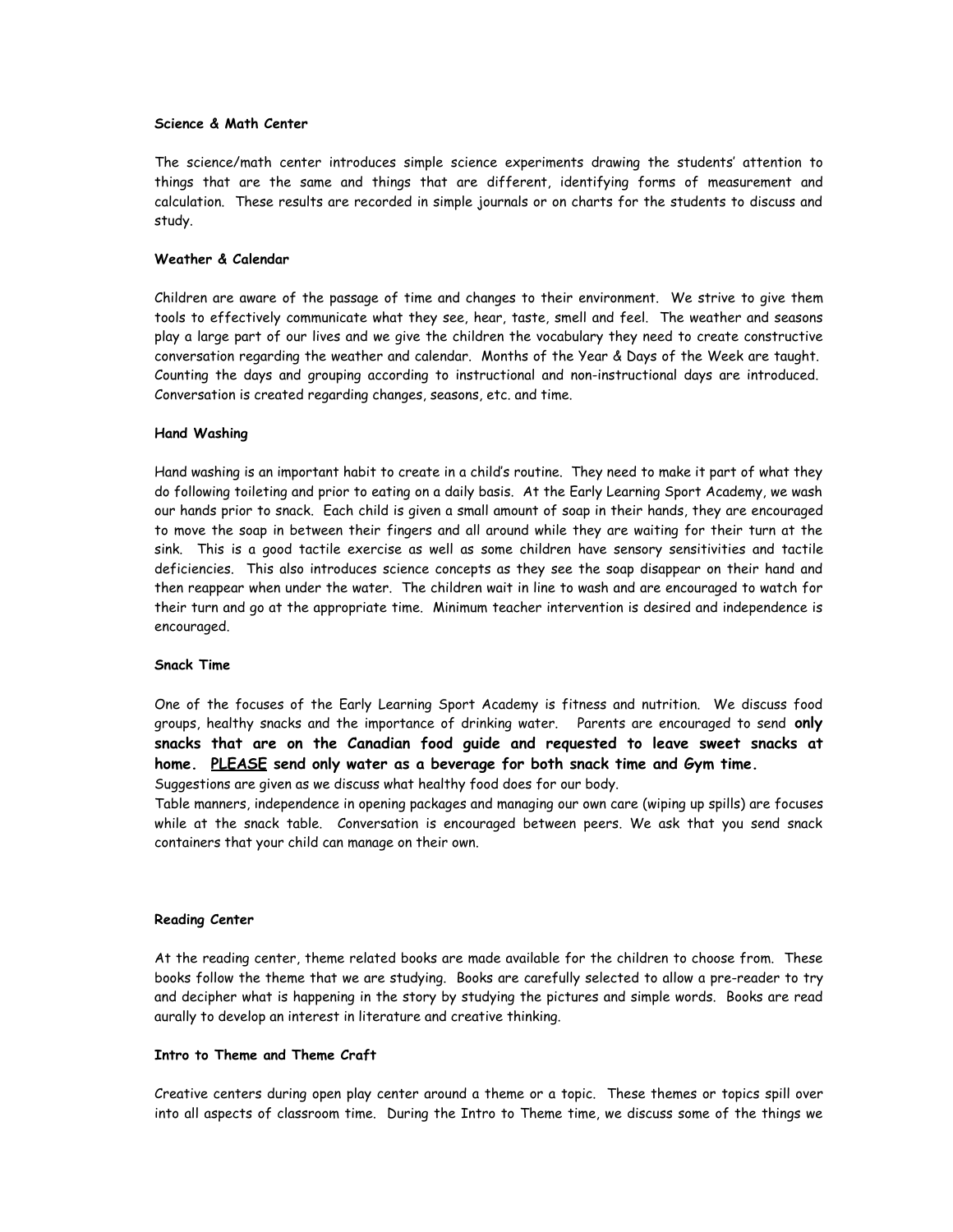noticed during free play that are the same or different from what we are used to seeing. We talk about what we learned that we didn't know before as well as why this theme is relevant to us. Our craft supports our topics or theme and encourages conversation with caregivers at home.

# **Gymnastics/Multi-Sports**

Our gymnastics/sport sessions are provided by River City Gymnastics. Nationally certified coaches will introduce the dominant movement patterns of gymnastics and parkour as the foundation of all sport. Time will be spent warming up, then the children will be lead through a short stretch and the remainder of the time will be spent developing movement skills as well as sport specific skills.

# **SEE GYMNASTICS & MULTI-SPORT ACTIVITIES BELOW FOR MORE INFORMATION**.

# **Discipline / Guidance**

At Early Learning Sport Academy, we make every effort to assist the students in making good choices when interacting with teachers and peers. Instructors assist the students in using full sentences when asking for something or inquiring about sharing. Appropriate responses are modeled for moments of frustration and challenge.

From time to time, a student will make a choice that is not in line with our classroom expectations and the students' actions must be addressed.

The following is the step by step list of procedures that will be followed when addressing a behavioral infraction:

- 1. Every effort will be made to redirect the student prior to an incident occurring. Using vocabulary that reflects the desired action rather than the undesired action. For instance, using words like, "walking in the classroom" or "going slow in the car" is more effective than "don't run" or "don't go fast". All the children will process is "run" and "fast".
- 2. If this is ineffective,

The 1, 2, 3 Time Out method will be implemented:

- 1. An instructor will explain to the student that his/her actions/words/behavior was not permitted. Explain how they may have handled the situation differently and give them a warning.
- 2. If another incident occurs, warn the student once more, suggest a better way that it could have been handled, letting them know that it was their second chance and that if it occurs again, a time out may be necessary.
- 3. If a third infraction happens, place the student in a time out, on a chair within the workspace but away from direct activity and document incident in a behavior journal the following information: what preceded the incident, what occurred during the incident, how long did the incident lasted, and what steps were followed to ensure future compliance.
- 4. Student will stay in a time out until they feel their body is ready to listen and follow procedures. If they feel they are ready, they will be reminded of the rules and permitted to resume play.
- 5. The student will be encouraged to make restitution if their actions caused injury or discomfort to one of their peers.

If a student has a reportable, behavioral incident (incident including harming another student, harming themselves, episode requiring restraint, physical & intentional damage of equipment, etc) an incident report will be filled out and filed with Interior Health. A parent/guardian will be contacted immediately and a copy will be made available to the parent as well as an action plan put in place should a similar incident occur again. Decision to permit child to remain in the program will be left to the teacher's discretion.

# **Illness**

**If your child is ill (vomiting, diarrhea, discolored mucous, excessive coughing, unexplained rash, excessive fatigue) we ask that you keep your child at home and**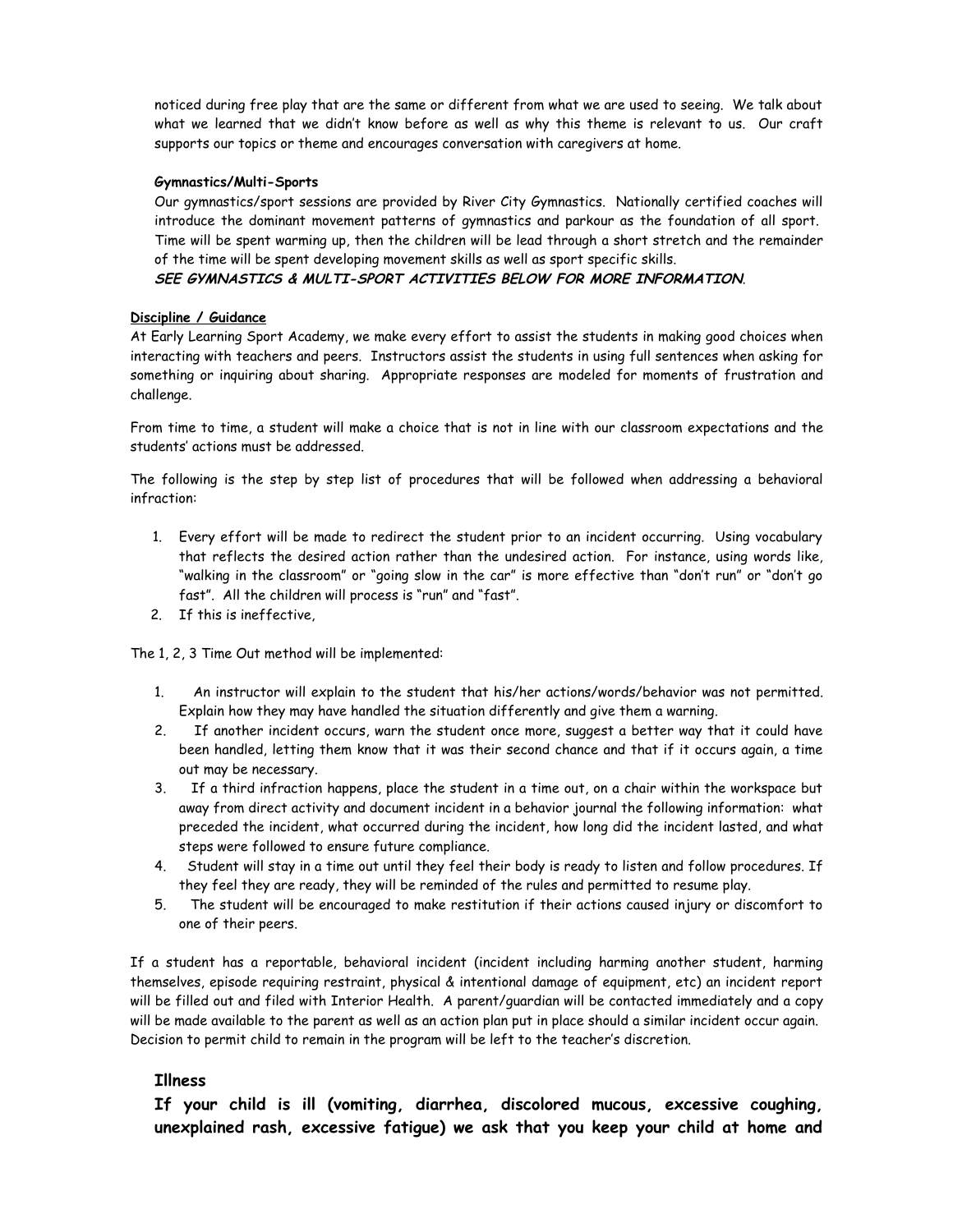**notify us that your child will be absent. It is important that your child be able to fully and safely participate in the activities of the day. If you are unsure, a decision may be left to the instructor's discretion. Please call prior to bringing your child in if confirmation is required.**

**If your child has any symptoms of COVID19 (fever, rash, chills, new or worsening cough, shortness of breath, loss of sense of taste or smell, diarrhea, nausea or vomiting) REFER TO HEALTHLINK BC AT 8-1-1.**

# **Supervision**

In class our ratio will be one adult: 8 children allowing greater access to instructor involved activity and increased safety overall. Instructors will position themselves in such a way as to allow for maximum surveillance of the site. If a child needs to go to the washroom, one of the instructors/assistant will accompany the child(ren) to the washroom and back again.

## **Gymnastics**

When the students are participating in Gymnastics or Parkour, they will follow Gymnastics BC regulations. While in gymnastics, some of the activities your child will be participating in will include, but not limited to: swinging on the rope, climbing the rope, swinging on the rings, hanging and swinging on the high bar and low bar, somersaults on various apparatus at various heights, hopping over objects on various objects at various heights, and balancing on various objects at various heights. Our focus is developing Physical Literacy

## **Multi Sport Activities**

As part of the Early Learning Sport Academy, we will be introducing multi-sport components to the students. These are the building blocks of sport, not necessarily the 'game' aspects of sport as per Canada Sport for Life Active Start program. For instance, the students will learn striking with their foot (soccer) or striking with their hand (volleyball) as well as using rackets and sticks for sport (hockey, ringette, badminton, tennis, lacrosse, etc). We incorporate balloons and soft balls as well as student size rackets and sticks as progressions to learning these sport components prior to introducing actual game balls and equipment.

Students will also learn the speed and agility portion of sport while developing hand eye coordination. We will play various games of Tag, Capture the Flag, etc. which challenges the students to change directions quickly and develop awareness of where their body is in relation to stationary and moving objects (proprioception). Activities such as obstacle courses, challenge the students to move their body quickly and efficiently over, around, through & between objects while introducing various heights, rotations and balances.

All sport components work together to develop the students' Physical Literacy, confidently preparing them for grade school participation as well as team and individual sport and activity for life.

## **Payment requirements**

1. Class fees are due prior to the students attending in order to secure their spot.

2. Monthly payments must be received prior to the first of each month, in order to secure their spot. We accept cash, cheque, credit card and e-transfer as form of payment. If paying by cash or etransfer, payment must be received before the first of the month. Credit cards will be charged on the last business day of the month.

3. If for some reason the student is not able to continue, 30 days notice (one full calendar month) is requested to allow time to fill the space. If 30 days noticed is not received, a \$25 administration fee will be levied to cover the cost of fee return and any other additional items requiring our attention. If the date of child being removed from the program is prior to the 15th of